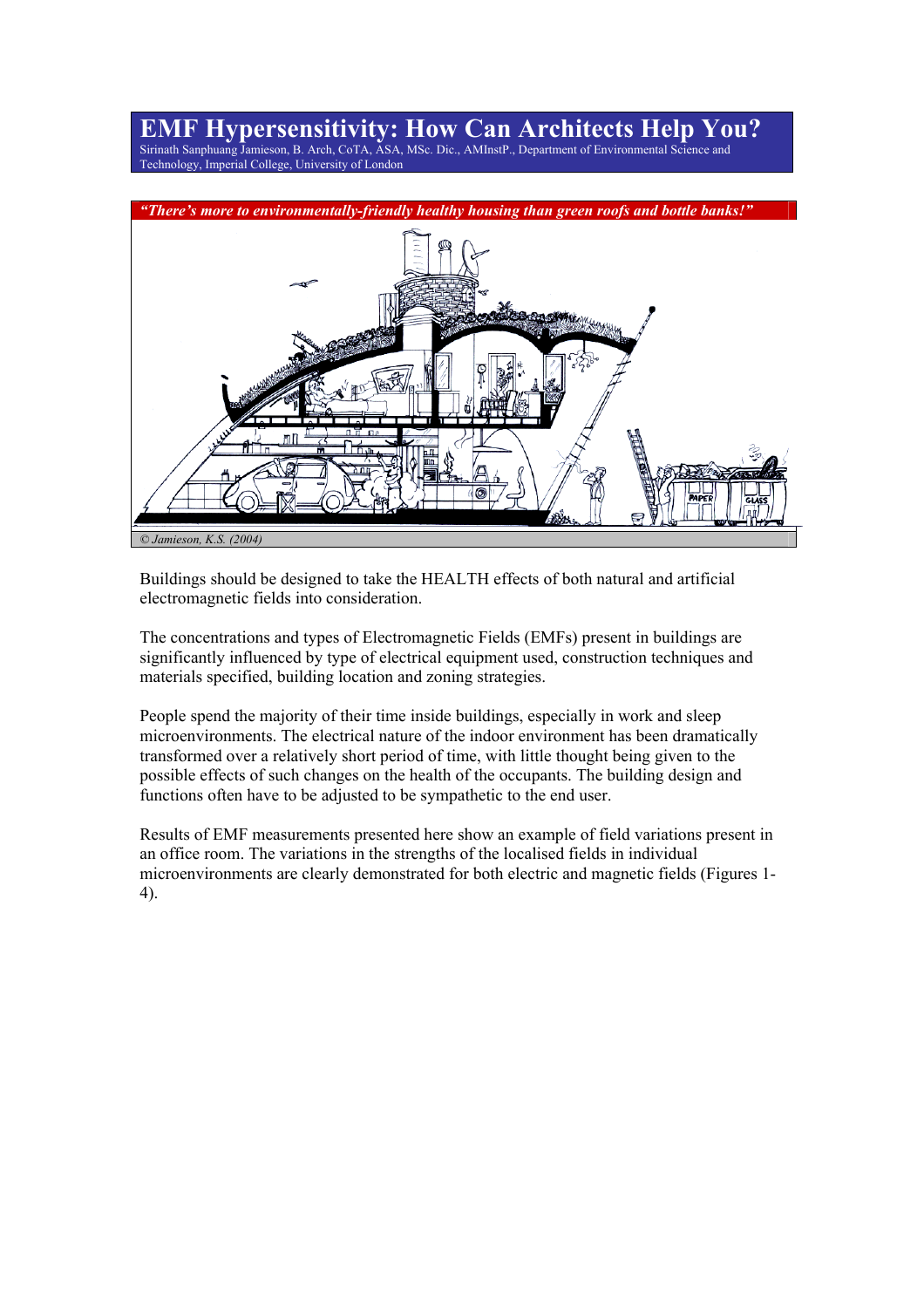

*Jamieson, K.S. (2004), Charged Particles, Electromagnetic Fields and Environmental Effects* 

#### **A.C. electric fields**

- Laptop computer emitted fields of over 400 V/m before being earthed, after which fields of under 20 V/m were noted.

- The extension cable located by the feet of the users of the workstation on line 8-G on the section through the room registered a field of over 400 V/m at a distance of 5cm from the socket outlets for the plugs it was powering.

- It is suggested that such high fields will detrimentally affect current flow in the body. Further investigations are recommended.

#### **A.C. magnetic fields**

- High fields of 2.3 - 13 µT were detected immediately over the desktop computer. This unit has since been removed.

- A field of 0.17 µT was detected at A-7 / A-8 though there was no electrical equipment in that part of the room. This field originated from plug-in transformers in the switched socket outlets on the other side of the wall in an adjacent office.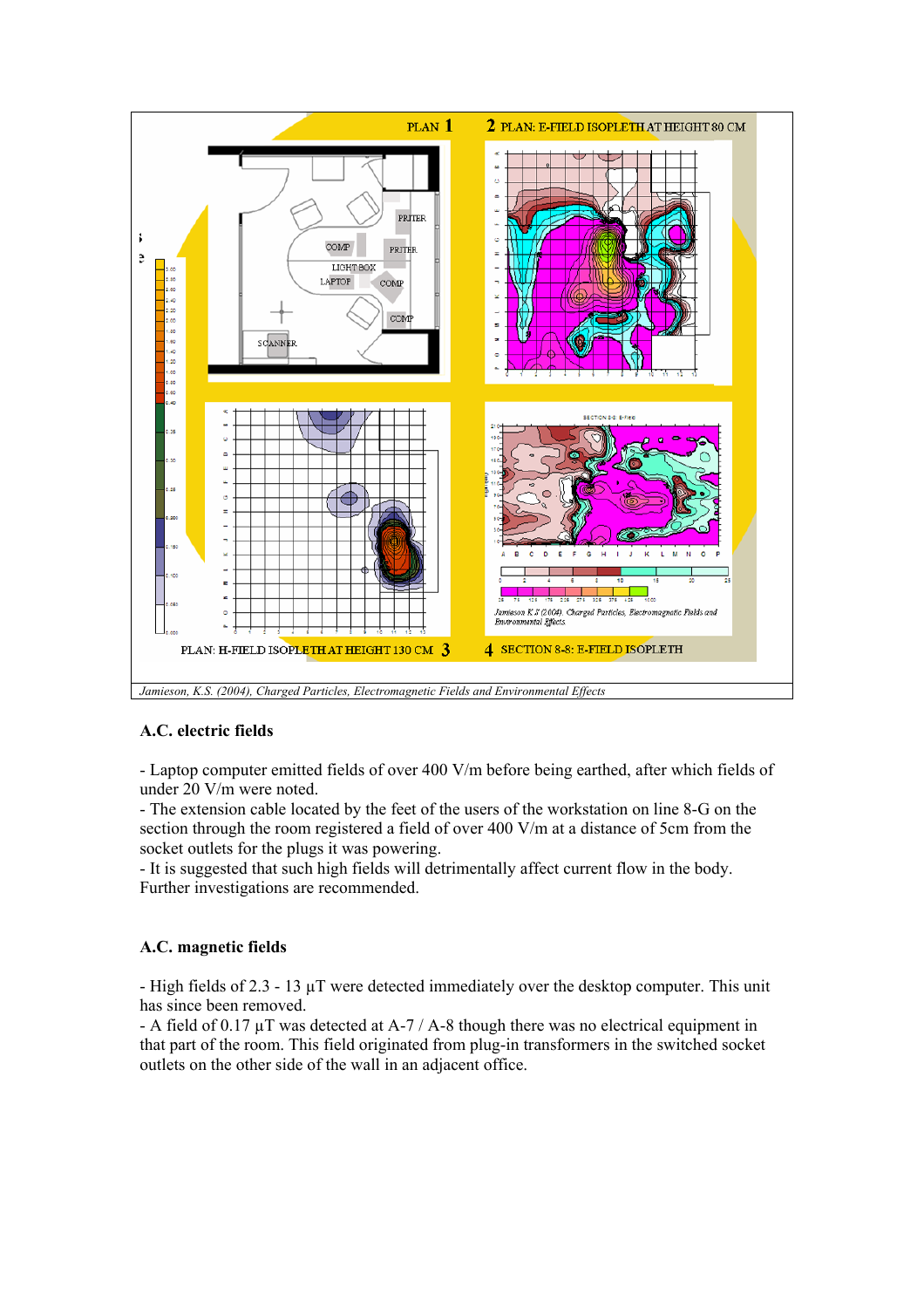### **Additional EM Factors to be taken into consideration:**

#### **Air Ion Concentrations**

Air ions, particularly negatively charged oxygen ions are vital for life. These are often found in very low concentrations indoors due to the presence of electrical equipment and synthetic materials. Russia has mandatory regulations with regards the minimum and maximum allowable ion concentrations encountered whilst staying daily in an enclosed space. The ion concentrations found in many work and home environments are often below the minimum levels recommended.



- The positive and negative ions concentrations measured in the vertical cross-section taken through the work area were well below the minimum mandatory concentrations specified in Russia's regulations for computer workplaces (SanPiN 2003).

- It is suggested that concentrations of negatively charged oxygen, which are vital for health (Goldstein and Arshavskaya, 1997), will be particularly low in the areas exhibiting low ion concentrations. These low concentrations are particularly prevalent around the areas generally occupied by the occupants of this room due to the presence of electrical equipment which emits high fields and the presence of synthetic materials and finishes.

- Low concentrations of negatively charged ions can put undue stress on the body and lead to the development of hypoxia and degenerative illnesses.

#### **Geoelectromagnetic Stress**

The ability of geological faults and underground streams to cause illness in people who spend prolonged periods over them has been scientifically documented in France (Cody 1937), Germany (Bergsmann et al., 1989) and Russia [(Gritsenko (1998) and Fedotov and Fedotova (1998)) – cited by (Dubrov 2001)].

Such areas are normally highly localized and can often with proper thought be incorporated into architectural schemes and layouts in a responsible manner.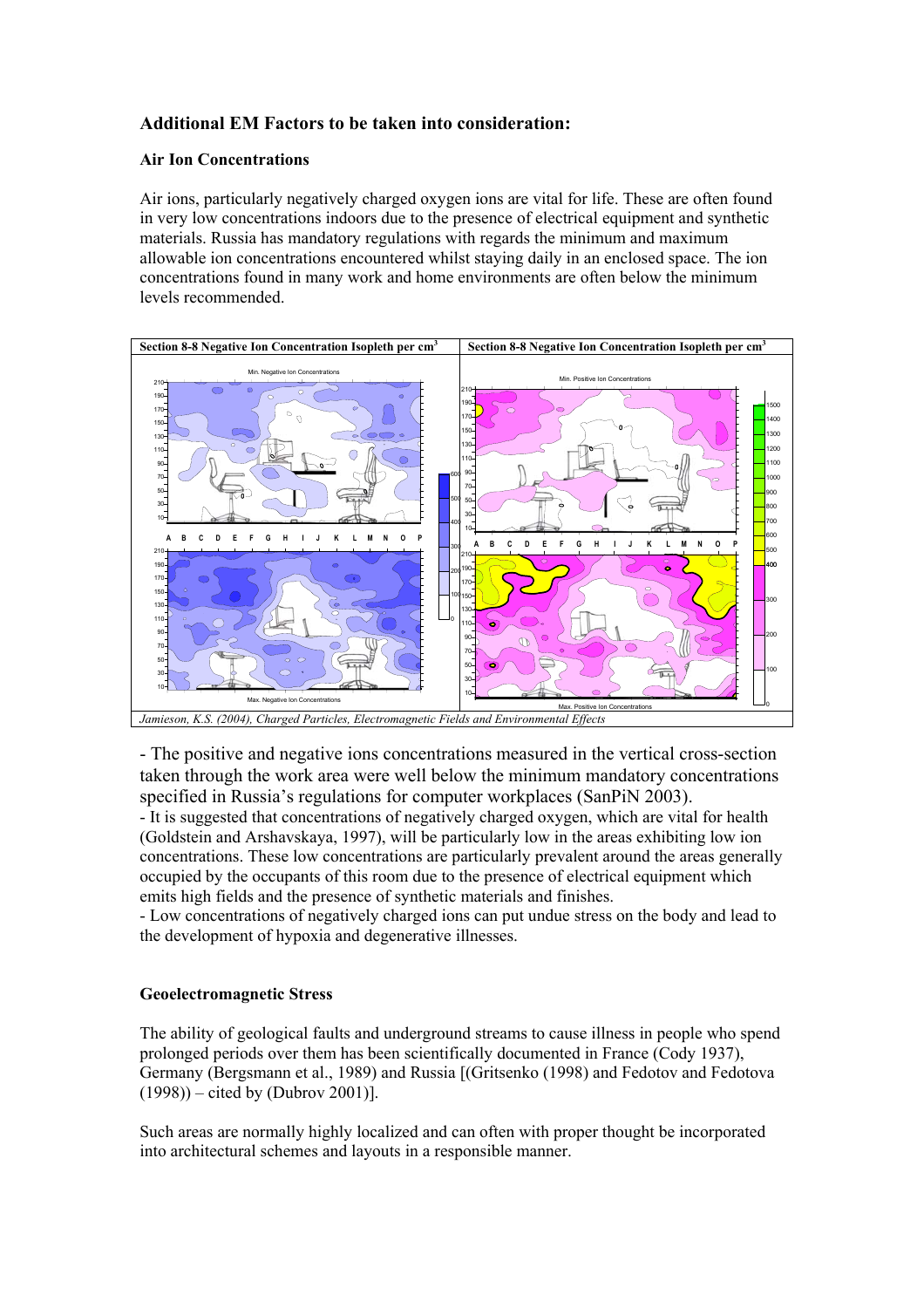

This is often achieved by using such areas for the storage of non-perishable goods, or for general circulation space where people do not spend a great deal of time. However, further research is required.

## **Conclusions**

**Electromagnetic pollution inside the building envelope can be reduced or prevented by careful design and specification. This can be undertaken in both new and renovated buildings, though it is often easier and more cost effective to do so with new-build schemes.** 

**Architects and other design professionals need to be informed of their collective responsibilities on this issue. Both public education and interdisciplinary research into EMF hypersensitivity should be encouraged.**

© Sirinath Sanphuang Jamieson, October 2004.